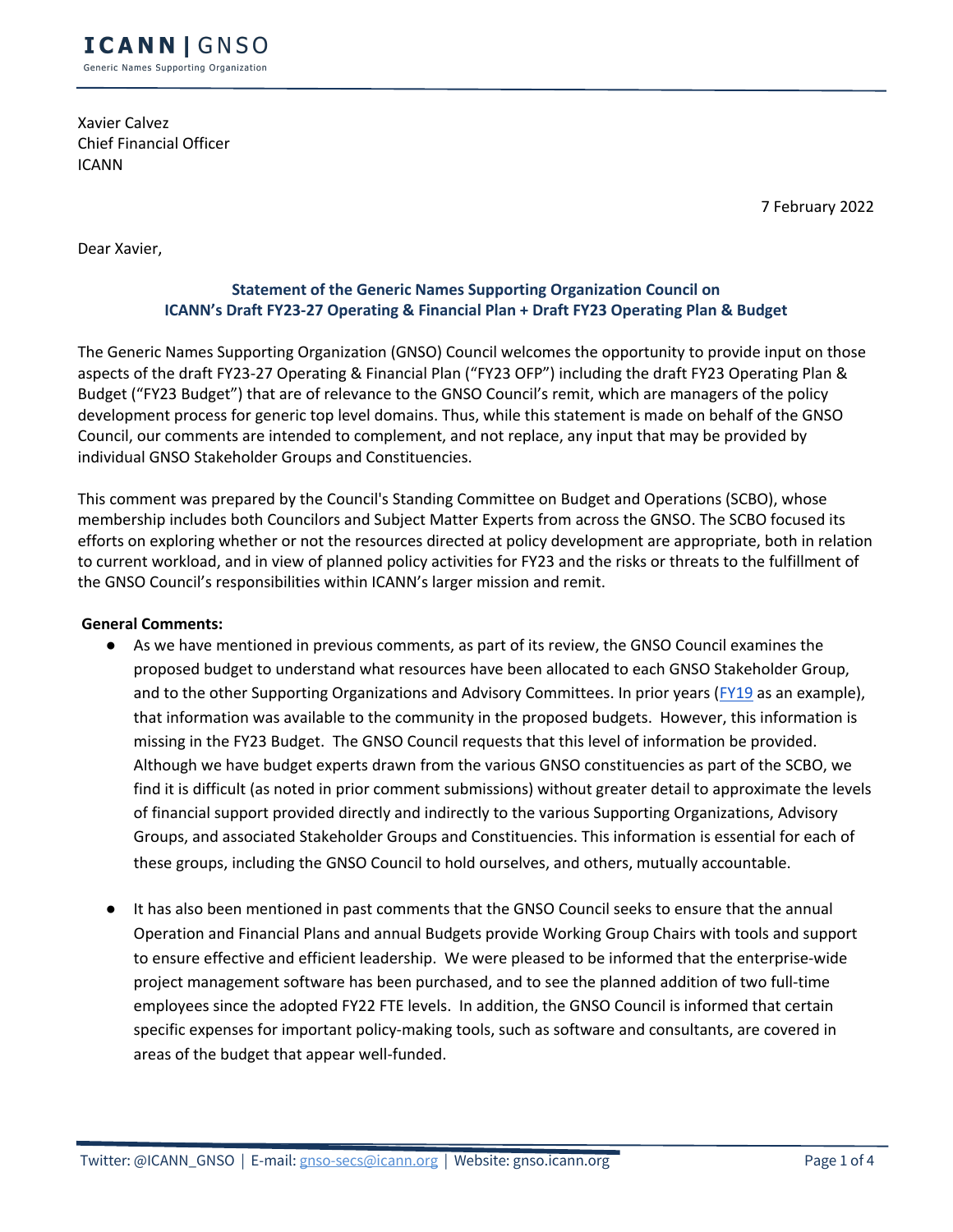# **Specific Comments Related to the draft FY23-27 Operating & Financial Plan:**

In the GNSO Council's comments on the Five Year Strategic and Operating Plan ("5YS&OP") it identified the following specific issues that are applicable to the FY23 OFP:

- Evolve and Strengthen the Multistakeholder Model to Facilitate Diverse and Inclusive Participation in Policymaking
	- OFP Issue 1. Maintain adequate staffing for Policy Development Support. In its review of each OFP, the GNSO Council seeks to ensure that the OFP is providing sufficient personnel and nonpersonnel resources for the policy development and implementation activities. The FY23 OFP indicates that "the FY23 level of resources is generally expected to be consistent with the current level of staff, assuming that FY22 hiring requests are fulfilled and continuing ability to rely on professional services contractors for additional needs." In FY23 the level of resources allocated to this Functional Activity indicates 36 FTE and \$8.0M USD, which is an increase of 2 FTEs since 2022 and an increase is \$0.9M USD in personnel expenses. The GNSO is pleased to see the planned addition of staff.

The two additional staff will be critically important to ensure that there is adequate support for policy development and implementation efforts. However, neither the FY23 OFP nor FY23 Budget provide insight for their readers into the factors analyzed by ICANN org to determine if staffing is adequate. Moreover, the FY23 OFP correctly identifies that (i) the need for data-driven policymaking results in requests for more robust data collection and analysis as well as external experts to aid in policy development; (ii) policy challenges (such as the SSAD) facing the community are becoming more legally and technically complex; and (iii) the growing complexity of the issues along with their broad impact and diversity of stakeholder interests (e.g., on data privacy and DNS abuse) means that significant time and effort needs to be expended on understanding the issue and multiple viewpoints in order to find consensus. In addition, the GNSO Council would point out that the following work is forecasted for the FY23 time frame:

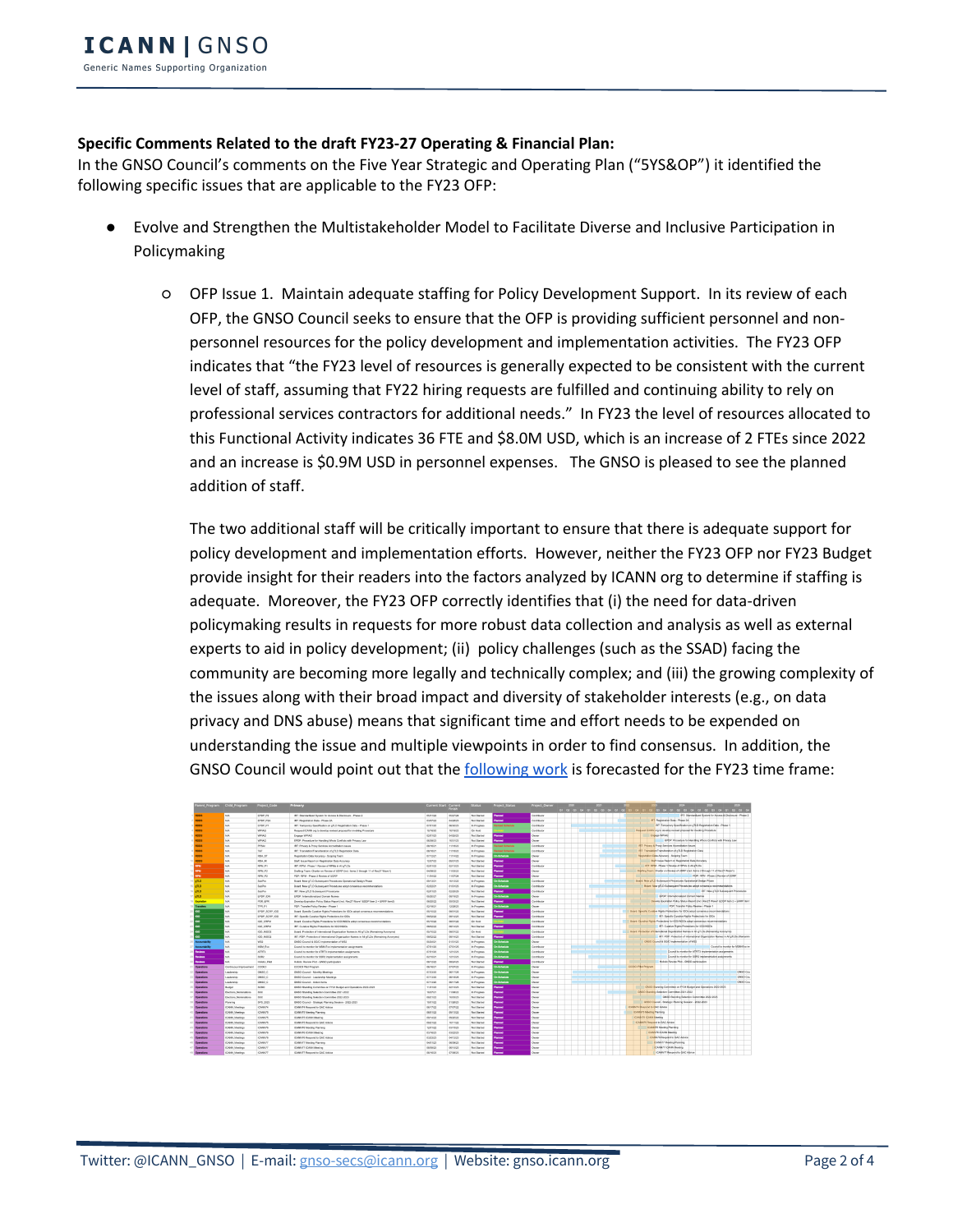In light of these risk factors, the GNSO Council is happy to engage with ICANN org on the future work of the GNSO, the factors examined by ICANN org for personnel resource decisions and bestpractices for project management staffing.

- Planning at ICANN
	- OFP Issue 2. Strategic priority should be given to collaboration between the GNSO Council, ICANN Org's Policy Development Support and the ICANN Board and Community on prioritization and planning for anticipated future work. In its comments on the FY22 OFP, the GNSO Council noted that there had been no increase in the FY22 OFP as it pertains to resources dedicated to collaboration and planning for future ICANN Policy Work. Like the FY22 OFP, the FY23 OFP provides no detail concerning resources dedicated to planning because "Resources for this initiative are included within the functional activities of the financial plan". These activities are especially critical as in FY23 ICANN will implement the draft prioritization plan during the planning process of the FY24 OFP. The GNSO Council was pleased to see that additional resources for coordination and "appropriate tools" were contemplated in the estimates of resources for the Policy Development and Advice Functional Activity. However, no further details are provided as to where these additional resources will be drawn from, such as the SFICR, the IT budget or contingency budget.

### **Specific Comments related to the draft FY23 Operating Plan & Budget:**

In the GNSO Council's comment on the FY23 Budget, the following issues were identified:

- Policy Development and Advice
	- Budget Issue 1. Maintain adequate non-personnel resources for Policy Development Support. In the GNSO Council's comment on the FY22 Budget, we pointed out that the initiatives, tools and resources associated with PDP 3.0 should be explicitly individualized in the activities to enable the GNSO Council to adequately evaluate whether the recommended changes associated with PDP 3.0 were being adequately funded. As mentioned in the General Comments, the GNSO Council acknowledges that most of PDP 3.0 has been implemented and that its various tools and resources are covered by the Policy Development and Support Functional Activity section of the FY23 Budget, and, in particular, the Technical Services and Contingency subsections. The GNSO Council will continue to provide a review and analysis of these budget sections on a recurring annual basis.
	- Budget Issue 2. Maintain adequate staffing for Policy Development Support. In the GNSO's comment on the FY22 Budget, the GNSO Council remarked that with respect to Policy Development the total budget for FY21 was the same as for FY20, \$6.9M and 35 FTE. The GNSO Council was pleased to see that 36 FTE are budgeted. In the joint meeting between the GNSO Council's Standing Committee on Operations and Budget (SCBO) and the ccNSO Strategic and